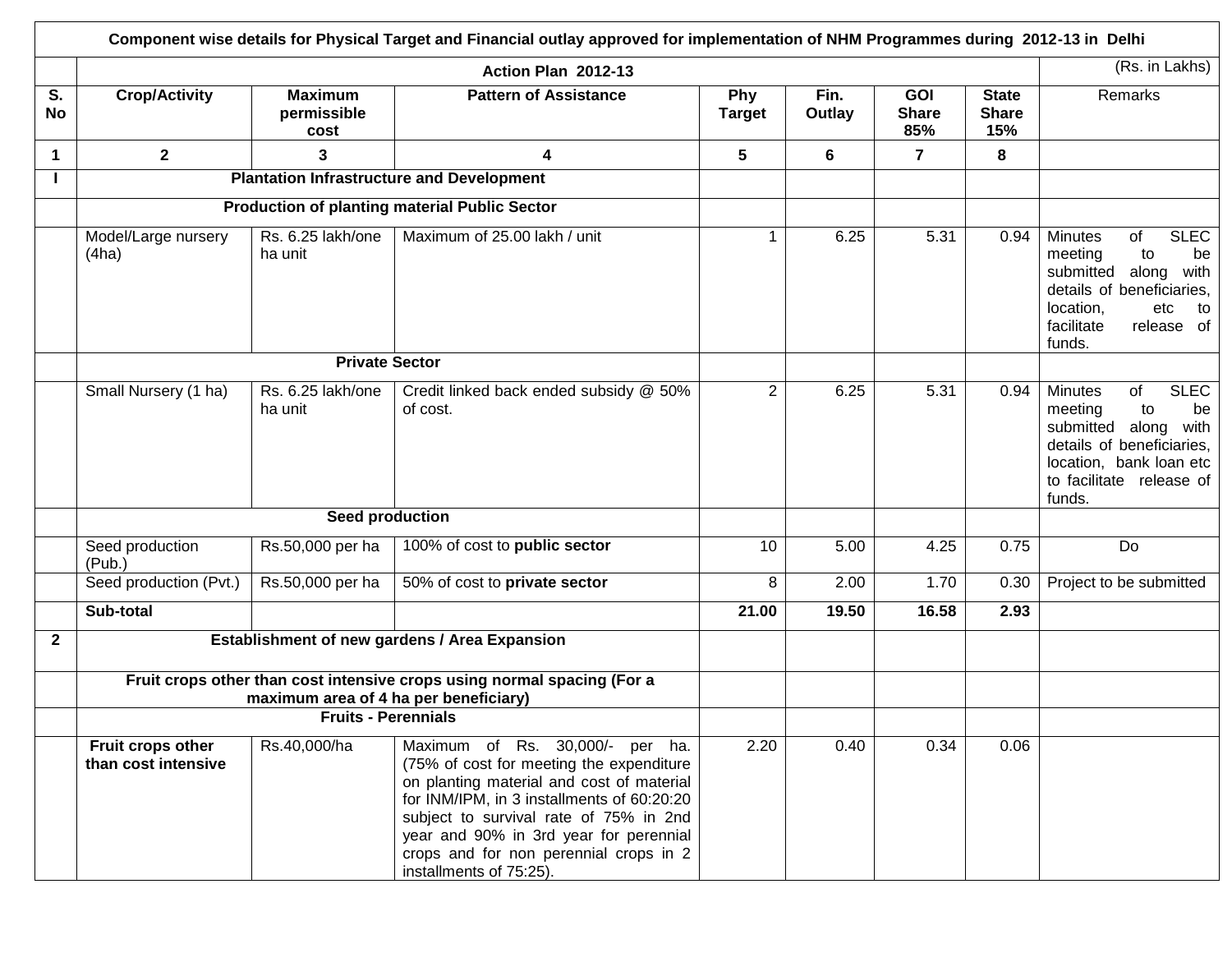|                         | Grapes, Strawberry,<br>Kiwi etc                                                 | Rs.100,000/ha     | Maximum of Rs. 50,000/- per ha.<br>(50% of cost for meeting the expenditure<br>on planting material and cost of material<br>for INM/IPM, in 3 installments of 60:20:20<br>subject to survival rate of 75% in 2nd<br>year and 90% in 3rd year for perennial<br>crops and for non perennial crops in 2<br>installments of 75:25). | 13.32          | 4.00  | 3.40  | 0.60 |                                                                                                                   |
|-------------------------|---------------------------------------------------------------------------------|-------------------|---------------------------------------------------------------------------------------------------------------------------------------------------------------------------------------------------------------------------------------------------------------------------------------------------------------------------------|----------------|-------|-------|------|-------------------------------------------------------------------------------------------------------------------|
|                         | <b>High density</b><br>planting (Mango,<br>Guava, Ber)                          | Rs.80,000/ha      | do                                                                                                                                                                                                                                                                                                                              | 3.32           | 0.80  | 0.68  | 0.12 |                                                                                                                   |
|                         | Sub-total                                                                       |                   |                                                                                                                                                                                                                                                                                                                                 | 18.84          | 5.19  | 4.41  | 0.78 |                                                                                                                   |
|                         |                                                                                 |                   | <b>Mushrooms</b>                                                                                                                                                                                                                                                                                                                |                |       |       |      |                                                                                                                   |
|                         | Spawn making unit                                                               | Rs. 15 lakh/ unit | 100% of the cost to public sector and in<br>case of private sector, 50% of cost, as<br>credit linked back ended subsidy.                                                                                                                                                                                                        | 1.0            | 15.0  | 12.8  | 2.25 | Project to be submitted                                                                                           |
| 3                       |                                                                                 |                   | Flowers (For a maximum of 2 ha per beneficiary)                                                                                                                                                                                                                                                                                 |                |       |       |      |                                                                                                                   |
|                         |                                                                                 |                   | <b>Cut flowers</b>                                                                                                                                                                                                                                                                                                              |                |       |       |      |                                                                                                                   |
|                         | Small & Marginal<br>Farmers                                                     | Rs. 70,000 / ha.  | 50% of cost @ Rs.35,000 / ha. limited to<br>2 ha per beneficiary                                                                                                                                                                                                                                                                | 16             | 5.60  | 4.76  | 0.84 |                                                                                                                   |
|                         |                                                                                 |                   | <b>Bulbulous flowers</b>                                                                                                                                                                                                                                                                                                        |                |       |       |      |                                                                                                                   |
|                         | Small & Marginal<br><b>Farmers</b>                                              | Rs. 90,000/ha     | 50% of cost @ Rs.45,000 / ha. limited to<br>2 ha per beneficiary                                                                                                                                                                                                                                                                | 10             | 4.50  | 3.83  | 0.68 |                                                                                                                   |
|                         |                                                                                 |                   | <b>Loose Flowers</b>                                                                                                                                                                                                                                                                                                            |                |       |       |      |                                                                                                                   |
|                         | Small & Marginal<br>Farmers                                                     | Rs. 24,000/ha     | 50% of cost @ Rs.12,000 / ha. limited to<br>2 ha per beneficiary                                                                                                                                                                                                                                                                | 68             | 8.16  | 6.94  | 1.22 |                                                                                                                   |
|                         | Sub-total                                                                       |                   |                                                                                                                                                                                                                                                                                                                                 | 95.00          | 33.26 | 28.27 | 4.99 |                                                                                                                   |
| $\overline{\mathbf{4}}$ |                                                                                 |                   | Spices (For a maximum area of 4 ha per beneficiary)                                                                                                                                                                                                                                                                             |                |       |       |      |                                                                                                                   |
|                         | Seed spices and<br>Rhizomatic Spices.                                           | Rs. 25,000 / ha   | Maximum of Rs. 12,500/- per ha. (50% of<br>cost for meeting the expenditure on planting<br>material and cost of material for INM/IPM<br>etc).                                                                                                                                                                                   | $\overline{2}$ | 0.25  | 0.2   | 0.0  | Only certified Planting<br>material to be used. TL<br>material to be used only<br>from Public sector<br>agencies. |
|                         | Sub-total                                                                       |                   |                                                                                                                                                                                                                                                                                                                                 | 2.00           | 0.25  | 0.21  | 0.04 |                                                                                                                   |
|                         |                                                                                 |                   | Aromatic Plants (For a maximum area of 4 ha per beneficiary)                                                                                                                                                                                                                                                                    |                |       |       |      |                                                                                                                   |
|                         | (a) Cost intensive<br>aromatic plants<br>(patchouli, geranium,<br>rosemary etc) | Rs. 75,000/ha     | 50% of cost, subject to a maximum of<br>Rs.37,500/- per ha, for meeting the<br>expenditure on planting material and cost<br>of material for INM/IPM etc.                                                                                                                                                                        | 2.0            | 0.75  | 0.6   | 0.1  |                                                                                                                   |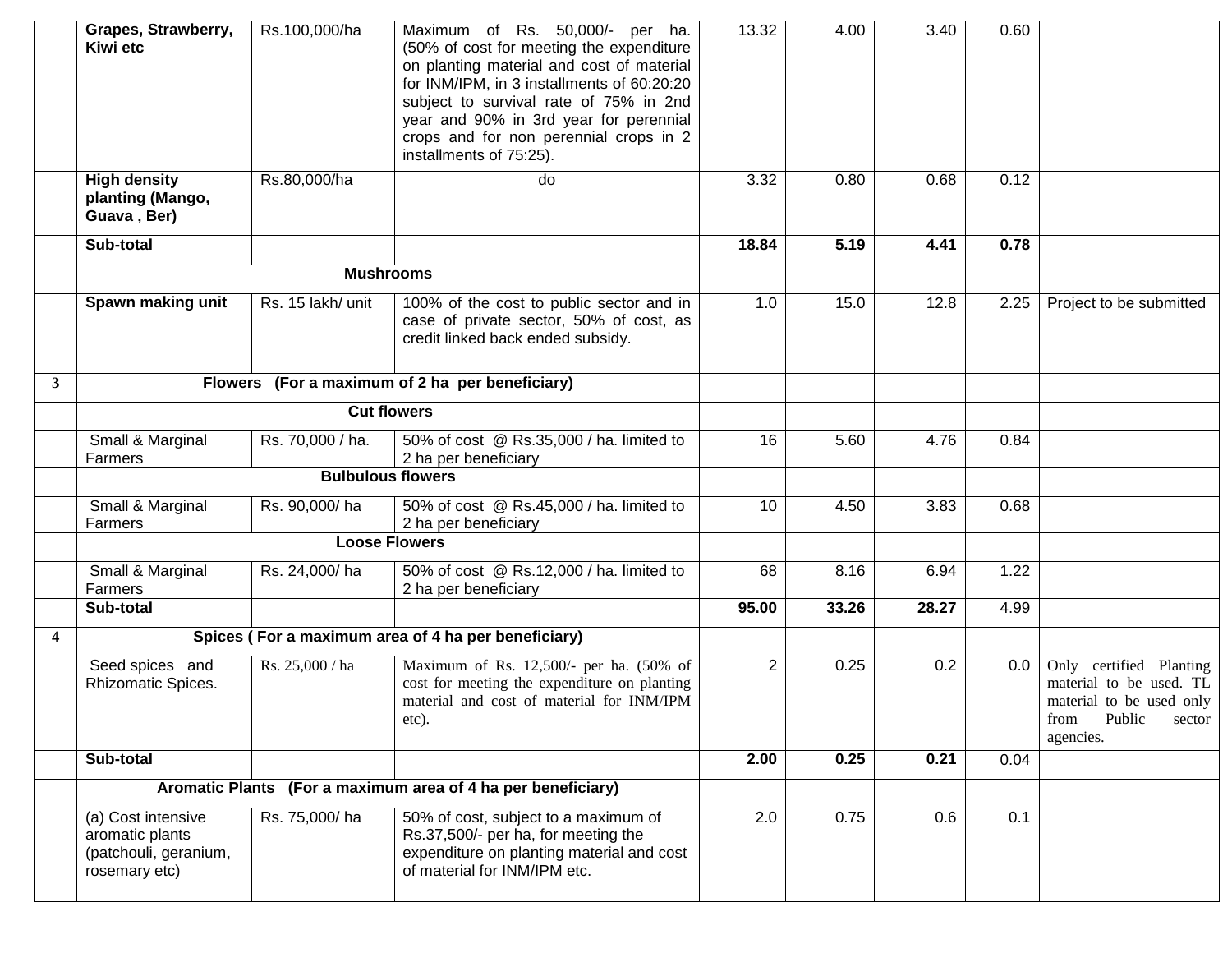|   | (b) Other aromatic<br>plants                                                                                               | Rs. 25,000/ha                              | 50% of cost, subject to a maximum of<br>Rs.12,500/- per ha, for meeting the<br>expenditure on planting material and cost<br>of material for INM/IPM etc. | 2.0            | 0.25  | 0.21  | 0.04 |                                                                                                                                                                                    |
|---|----------------------------------------------------------------------------------------------------------------------------|--------------------------------------------|----------------------------------------------------------------------------------------------------------------------------------------------------------|----------------|-------|-------|------|------------------------------------------------------------------------------------------------------------------------------------------------------------------------------------|
|   | Sub-total                                                                                                                  |                                            |                                                                                                                                                          | 4.00           | 1.00  | 0.85  | 0.15 |                                                                                                                                                                                    |
|   |                                                                                                                            | <b>Creation of Water resources</b>         |                                                                                                                                                          | 119.84         | 39.70 |       |      |                                                                                                                                                                                    |
|   |                                                                                                                            | (a) Community tanks                        |                                                                                                                                                          |                |       |       |      |                                                                                                                                                                                    |
|   | Community tanks/on<br>farm ponds/on farm<br>water reservoirs with<br>use of plastic/RCC<br>lining                          | Rs. 15.00 lakh<br>/unit in plain<br>areas, | 100% of cost for 10 ha                                                                                                                                   | 1              | 15.00 | 12.8  | 2.3  |                                                                                                                                                                                    |
|   | Water harvesting<br>system for individuals<br>- for storage of water<br>in 20m x 20m x 3m<br>ponds/wells<br>@Rs.100.00 cum | Rs. 1.20 lakh /unit<br>in plain areas,     | 50% of cost. Maintenance to be ensured<br>by the beneficiary.                                                                                            | 10             | 6.00  | 5.1   | 0.9  |                                                                                                                                                                                    |
|   | Sub-total                                                                                                                  |                                            |                                                                                                                                                          | 11.00          | 21.00 | 17.85 | 3.15 |                                                                                                                                                                                    |
| 5 |                                                                                                                            | <b>Protected cultivation</b>               |                                                                                                                                                          |                |       |       |      |                                                                                                                                                                                    |
|   |                                                                                                                            | <b>Green House structure</b>               |                                                                                                                                                          |                |       |       |      |                                                                                                                                                                                    |
|   | Fan & Pad system                                                                                                           | Rs. 1465/ Sq.m                             | 50% of the cost limited to 1000 Sq.m per<br>beneficiary.                                                                                                 | $\overline{2}$ | 14.65 | 12.45 | 2.20 | <b>SLEC</b><br><b>Minutes</b><br>of<br>meeting<br>to<br>be<br>submitted<br>along with<br>details of beneficiaries,<br>location,<br>etc<br>to<br>facilitate<br>release of<br>funds. |
|   |                                                                                                                            | (b) Naturally ventilated system            |                                                                                                                                                          |                |       |       |      |                                                                                                                                                                                    |
|   | (i) Tubular structur                                                                                                       | Rs. 935/ Sq.m                              | 50% of the cost limited to 4000 Sq.m per<br>beneficiary.                                                                                                 | 4              | 18.70 | 15.90 | 2.81 | Do                                                                                                                                                                                 |
|   | (ii) Wooden structure                                                                                                      | Rs. 515/ Sq.m                              | 50% of the cost limited to 20 units (each<br>unit not to exceed 500 Sq.m per<br>beneficiary.                                                             | 5              | 12.88 | 10.94 | 1.93 | Do                                                                                                                                                                                 |
|   |                                                                                                                            |                                            | <b>Shade Net House</b>                                                                                                                                   |                |       |       |      |                                                                                                                                                                                    |
|   | Tubular structure                                                                                                          | Rs. 600/ Sq.m                              | 50% of cost limited to 4000 Sq.m per<br>beneficiary.                                                                                                     | 5              | 15.00 | 12.75 | 2.25 | Do                                                                                                                                                                                 |
|   | Wooden structure                                                                                                           | Rs. 410/- Sq.m                             | 50% of cost limited to 5 units<br>(each<br>unit not to exceed 200 Sq.m) per<br>beneficiary.                                                              | $\mathbf{1}$   | 2.05  | 1.74  | 0.31 | Do                                                                                                                                                                                 |
|   | (iii) Bamboo structure                                                                                                     | Rs. 300/ Sq.m                              | 50% of cost limited to 20 units (each unit<br>not to exceed 200 sqmt) per beneficiary.                                                                   | $\mathbf{1}$   | 1.50  | 1.3   | 0.2  | Do                                                                                                                                                                                 |
|   | <b>Plastic Tunnels</b>                                                                                                     | Rs.30/ Sq.m                                | 50% of cost limited 1000 sqmt per<br>beneficiary.                                                                                                        | 20             | 3.00  | 2.6   | 0.5  | Do                                                                                                                                                                                 |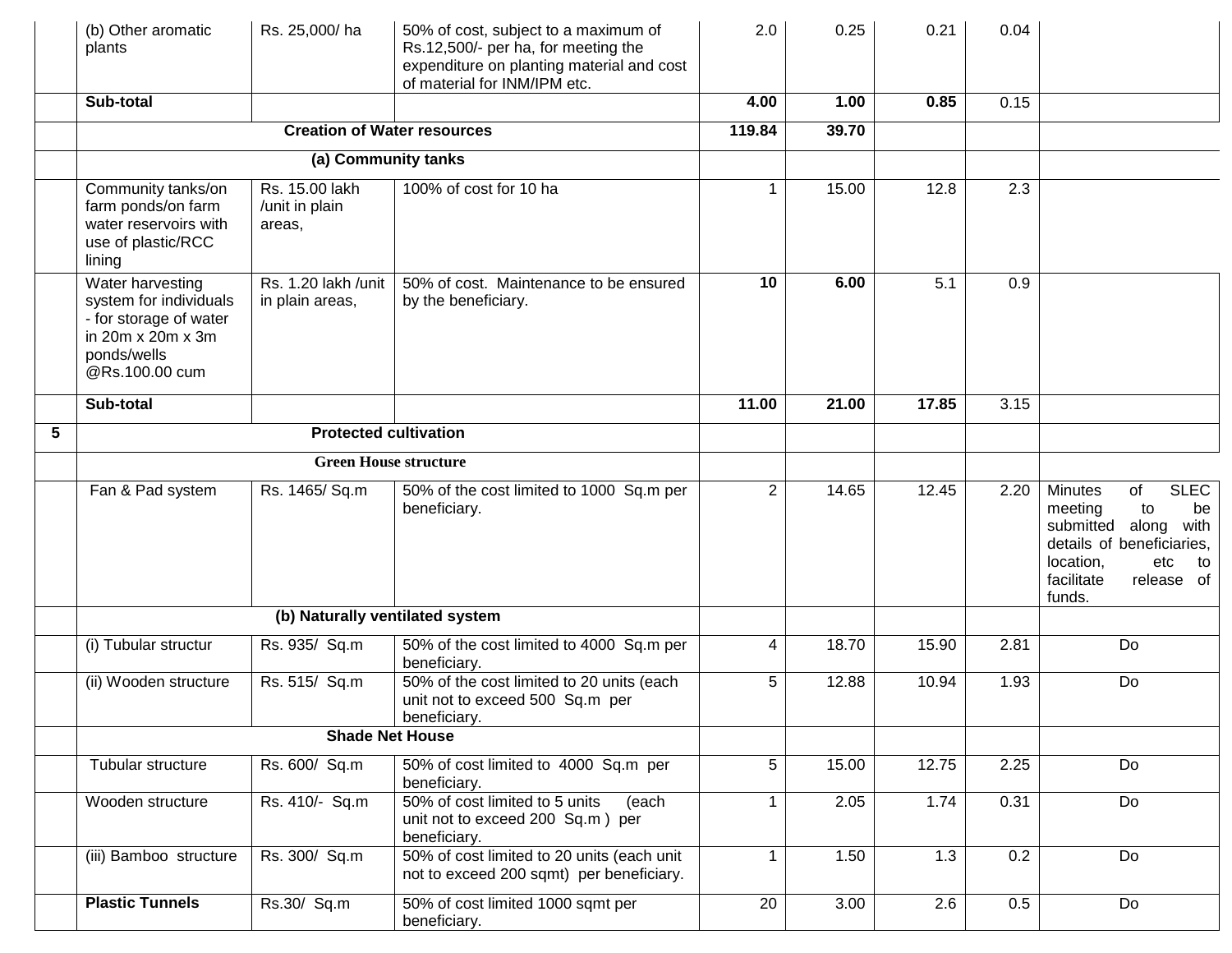|   | Anti Bird/Anti Hail<br><b>Nets</b>                                                                                                                  | Rs.20/- per Sq.m                          | 50% of cost limited to 5000 Sq.m per<br>beneficiary.                                                                                                                                                                                                                           | 10     | 5.00  | 4.25  | 0.75  | Do                                                                                                                          |
|---|-----------------------------------------------------------------------------------------------------------------------------------------------------|-------------------------------------------|--------------------------------------------------------------------------------------------------------------------------------------------------------------------------------------------------------------------------------------------------------------------------------|--------|-------|-------|-------|-----------------------------------------------------------------------------------------------------------------------------|
|   | <b>Cost of planting</b><br>material of high<br>value vegetables<br>grown in poly<br>house                                                           | Rs.105/Sq.m                               | 50% of cost limited to 500 Sq.m per<br>beneficiary.                                                                                                                                                                                                                            | 10     | 2.65  | 2.3   | 0.4   | Do                                                                                                                          |
|   | <b>Cost of planting</b><br>material of flowers<br>for poly house                                                                                    | Rs.500/ Sq.m                              | 50% of cost limited to 500 Sq.m per<br>beneficiary                                                                                                                                                                                                                             | 5      | 6.25  | 5.3   | 0.9   | Do                                                                                                                          |
|   | Sub-total                                                                                                                                           |                                           |                                                                                                                                                                                                                                                                                | 63.00  | 81.68 | 69.42 | 12.25 |                                                                                                                             |
| 6 |                                                                                                                                                     | (IPM)                                     | Promotion of Integrated Nutrient Management(INM)/ Integrated Pest Management                                                                                                                                                                                                   |        |       |       |       |                                                                                                                             |
|   | Promotion of IPM/INM                                                                                                                                | Rs. 2000/ha                               | 50% of cost subject to a maximum of Rs<br>1000/ha limited to 4.00 ha/ beneficiary.                                                                                                                                                                                             | 400    | 4.00  | 3.40  | 0.60  | To be need based and<br>taken up after<br>identifying problem of<br>pest / disease and<br>nutrient deficiency.              |
|   | Sub-total                                                                                                                                           |                                           |                                                                                                                                                                                                                                                                                | 400.00 | 4.00  | 3.40  | 0.60  |                                                                                                                             |
| 7 |                                                                                                                                                     | <b>Organic Farming</b>                    |                                                                                                                                                                                                                                                                                |        |       |       |       |                                                                                                                             |
|   | (i) Adoption of Organic<br>Farming. 1st Year<br>(ha)                                                                                                | Rs. 20,000/ha                             | 50% of cost limited to Rs.10000/ha for a<br>maximum area of 4 ha. per beneficiary,<br>spread over a period of 3 years involving<br>an assistance of Rs.4000/- in first year<br>and Rs.3000/- each in second & third<br>year. The programme to be linked with<br>certification. | 150    | 15.00 | 12.8  | 2.3   | Project to be submitted                                                                                                     |
|   | (ii) Organic<br>Certification (no) 1st<br>Year (ha)                                                                                                 | Project based                             | Rs. 5 lakh for a cluster of 50 ha which will<br>include Rs.1.50 lakh in first year, Rs. 1.50<br>lakh in second year and Rs. 2.00 lakh in<br>third year.                                                                                                                        |        | 15.00 | 12.75 | 2.25  | Project to be submitted                                                                                                     |
|   |                                                                                                                                                     |                                           | Vermi compost Units /organic input production unit                                                                                                                                                                                                                             |        |       |       |       |                                                                                                                             |
|   | 50% of cost<br>conforming for<br>permanent structure to<br>the size of unit of<br>30'x8'x2.5' dimension<br>to be administered on<br>pro-rata basis. | Rs. 60,000/ unit                          | 50% of cost conforming to the size of the<br>unit of 30'x8'x2.5' dimension of<br>permanent structure to be administered<br>on pro-rata basis.                                                                                                                                  | 10     | 3.00  | 2.55  | 0.45  |                                                                                                                             |
|   | ii) 50% of cost<br>conforming for HDPE<br>Vermibed to the size<br>of 96 cft (12'x4'x2') to<br>be administered on<br>pro-rata basis.                 | Rs. 10,000 / unit<br>for HDPE<br>Vermibed | HDPE Vermibed, 50% of cost<br>conforming to the size of 96 cft<br>(12'x4'x2') to be administered on pro-rata<br>basis.                                                                                                                                                         | 10     | 0.50  | 0.4   | 0.1   | Designs para meter of<br><b>HDPE</b><br>beds<br>will<br><b>BIS</b><br>conformer<br>to<br>$($ IS<br>standards<br>15907:2010) |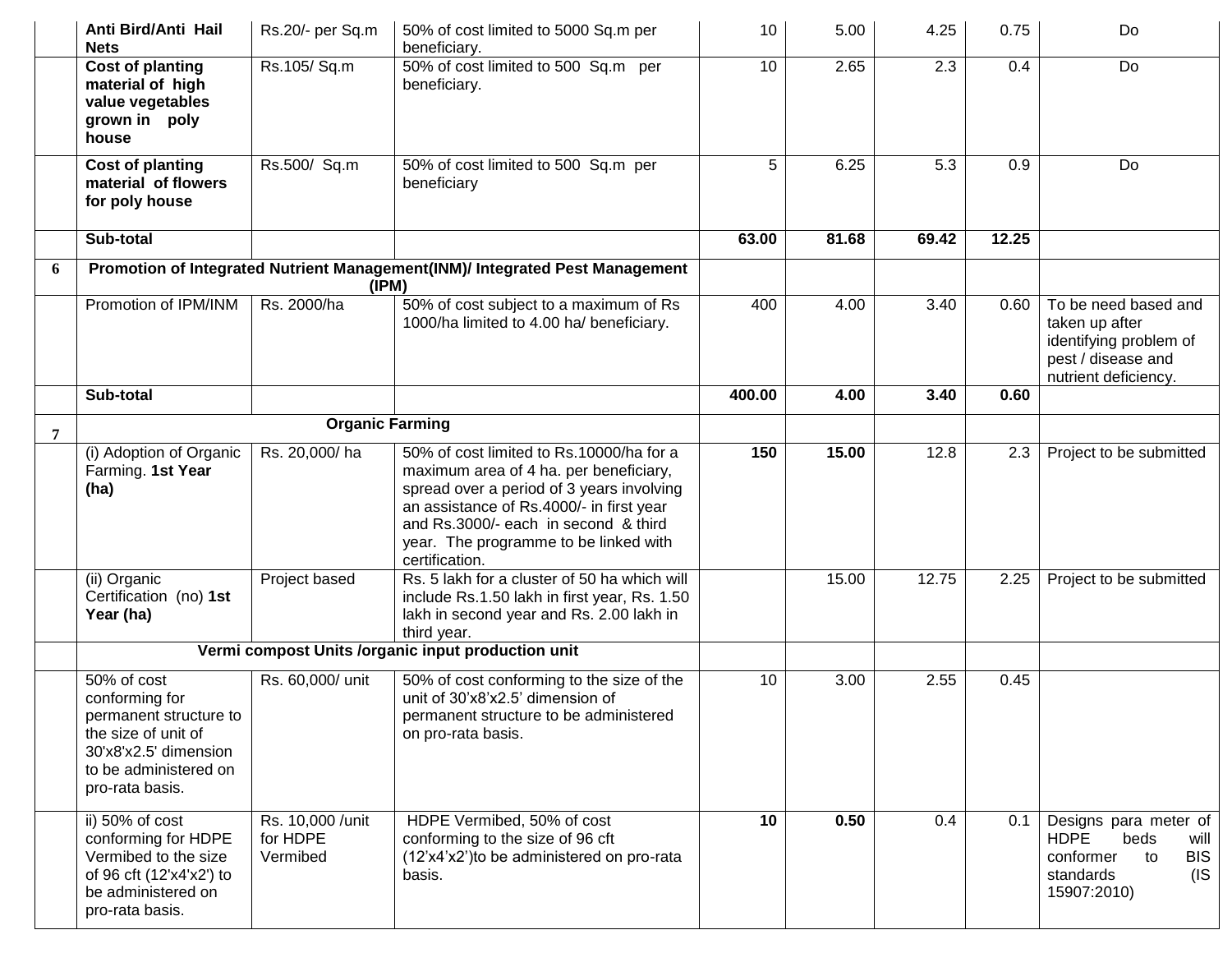|           | Sub-total                                                                                          |                                                  |                                                      | 170.00 | 33.50 | 28.48              | 5.03 |                                                                                                                                                                             |
|-----------|----------------------------------------------------------------------------------------------------|--------------------------------------------------|------------------------------------------------------|--------|-------|--------------------|------|-----------------------------------------------------------------------------------------------------------------------------------------------------------------------------|
| 8         | Pollination support through beekeeping                                                             |                                                  |                                                      |        |       |                    |      |                                                                                                                                                                             |
|           | Honey bee colony                                                                                   | Rs. 1400/ colony<br>of 4 frames                  | 50% of cost limited to 50 colonies /<br>beneficiary. | 50     | 0.35  | 0.30               | 0.05 |                                                                                                                                                                             |
|           | <b>Hives</b>                                                                                       | Rs. 1600/hive                                    | 50% of cost limited to 50 colonies /<br>beneficiary. | 50     | 0.40  | 0.34               | 0.06 |                                                                                                                                                                             |
|           | Sub-total                                                                                          |                                                  |                                                      | 100.00 | 0.75  | 0.64               | 0.11 |                                                                                                                                                                             |
| 9         |                                                                                                    | <b>Horticulture Mechanization</b>                |                                                      |        |       |                    |      |                                                                                                                                                                             |
|           | <b>Power Machines</b><br>(upto 20 BHP) with<br>rotavator / equipment                               | Rs.1,20,000/- per<br>set                         | 50% of cost limited to one set per<br>beneficiary.   | 4      | 1.20  | 1.0                | 0.2  |                                                                                                                                                                             |
|           | Power machines (20<br>HP & above including<br>accessories<br>/equipments                           | Rs. 3,00,000/- per<br>set                        | 50% of cost limited to one set per<br>beneficiary.   | 4      | 3.00  | 2.6                | 0.5  |                                                                                                                                                                             |
|           | Power operated<br>machines/tools<br>including Power Saw<br>and Plant Protection<br>equipments etc. | Rs.35,000/- per<br>set                           | 50% of cost limited to one set per<br>beneficiary.   | 20     | 3.50  | 3.0                | 0.5  |                                                                                                                                                                             |
|           |                                                                                                    |                                                  |                                                      |        |       |                    |      |                                                                                                                                                                             |
|           | Sub-total                                                                                          |                                                  |                                                      | 28.00  | 7.70  | 6.55               | 1.16 |                                                                                                                                                                             |
| <b>10</b> |                                                                                                    | Human Resource Development (HRD)                 |                                                      |        |       |                    |      |                                                                                                                                                                             |
|           |                                                                                                    | (e) Exposure visit of farmers                    |                                                      |        |       |                    |      |                                                                                                                                                                             |
|           | Within the State                                                                                   | Rs. 300/day per<br>farmer excluding<br>transport | 100% of the cost.                                    | 200    | 3.00  | 2.55               | 0.45 |                                                                                                                                                                             |
|           | (i) Within the District                                                                            | Rs.400/day per<br>farmer excluding<br>transport  | 100% of the cost.                                    | 400    | 3.20  | 2.7                | 0.5  |                                                                                                                                                                             |
|           | (iii) Outside the State                                                                            | Rs. 3.00 lakh /<br>participant                   | Project Based. 100% of air/rail travel<br>cost.      | 10     | 30.00 | 25.5               | 4.5  |                                                                                                                                                                             |
|           | Sub-total                                                                                          |                                                  |                                                      | 610    | 36.20 | $\overline{30.77}$ | 5.43 |                                                                                                                                                                             |
| 11        |                                                                                                    |                                                  | <b>INTEGRATED POST HARVEST MANAGEMENT</b>            |        |       |                    |      |                                                                                                                                                                             |
|           | Pack house / On farm<br>collection & storage<br>unit                                               | Rs. 3.00 Lakh/<br>per unit with size<br>of 9Mx6M | 50% of the capital cost.                             | 4      | 6.00  | 5.10               | 0.90 | <b>SLEC</b><br><b>Minutes</b><br>of<br>meeting<br>to<br>be<br>along<br>submitted<br>with<br>details of beneficiaries,<br>location,<br>etc<br>to<br>facilitate<br>release of |